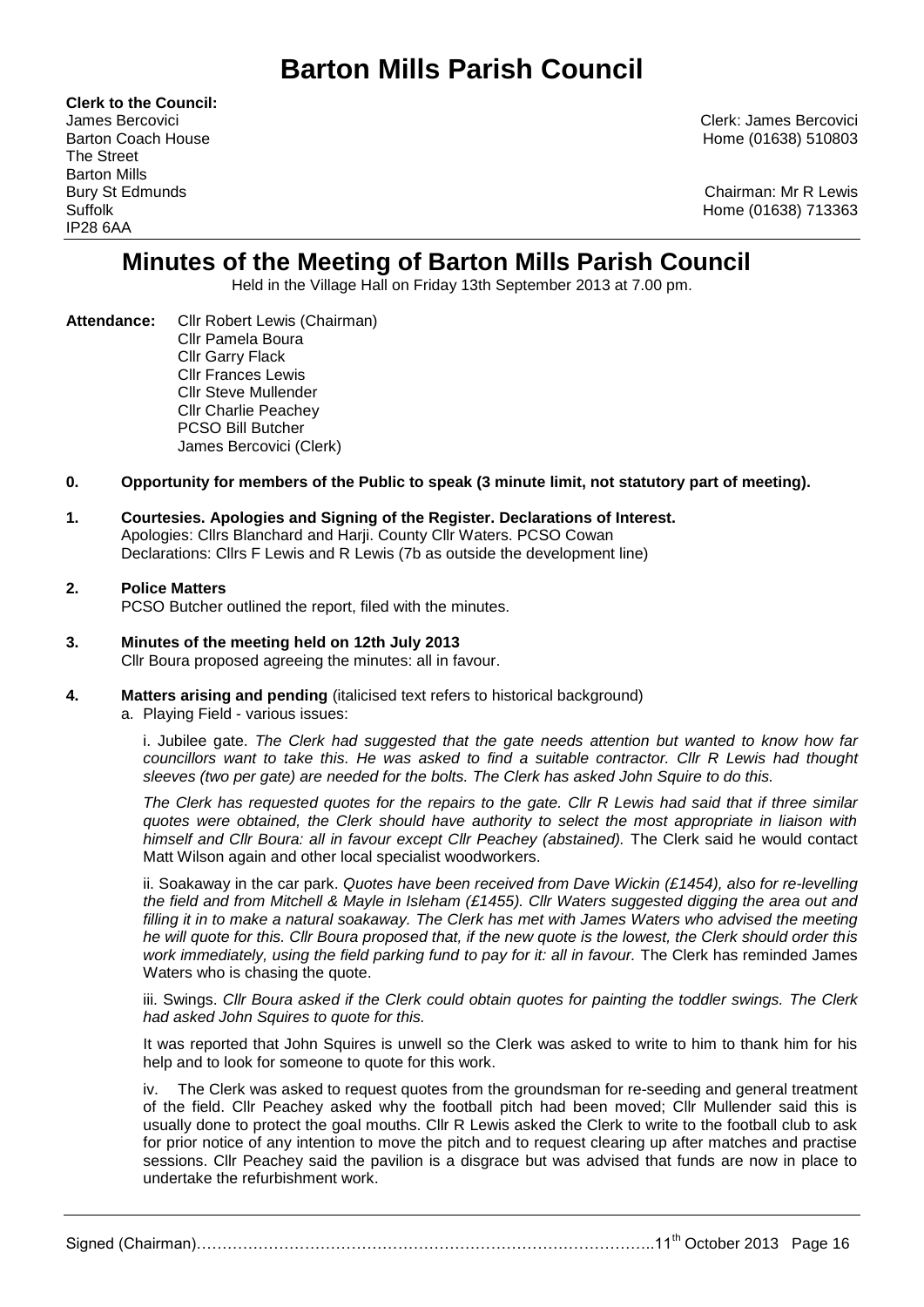- c. Street lighting. *Installation of an Intelligent Lighting Systems would cost of £45 per unit. This would turn lights off or dim them at chosen times (but they could be quickly switched back on if needed) and also report faults automatically.* The Clerk advised there would be no impact on energy costs unless lights were changed to LED bulbs Cllr Boura asked if the Clerk could investigate a wayleave to erect a street light at 59 The Street.
- d. Church Lane Close garage site. Cllr R Lewis advised that he had left a message for Lee Webster. He noted that the planning application is set to expire in April 2014.
- e. Car boot sales 2014. Cllr R Lewis advised that no requests to change the rules had been received except for some minor additions: cones to be out along Mildenhall Road including in front of Lamb Court; organisers to clear and remove all rubbish at the end of the day. It was agreed to hold a meeting for the organisations to agree a proposal for 2014 on Tuesday  $5<sup>th</sup>$  November starting at 7pm in the church room. Cllr Flack thought only one organisation should provide refreshments; Cllr Peachey agreed, Cllrs F Lewis and R Lewis disagreed. Cllr Flack put forward the idea of all organisations pooling resources to share all the sales equally; Cllr R Lewis said this is unworkable.
- f. Bus Service the Clerk has received an updated timetable of buses serving Barton Mills following a restructuring of routes and times (distributed with the agenda). Cllr Boura said there had been no consultation on the cancellation of most buses servicing Barton Mills from 1<sup>st</sup> September and that signs had not been changed (she advised that she had laminated and posted the revised timetable herself). Cllr R Lewis asked the Clerk to write to Suffolk CC advising that the services are necessary and asking why there was no consultation over their cancellation. Also, to contact Stephensons for an explanation of why the service was withdrawn.

Cllr F Lewis advised that at the SALC meeting, Dial-a-Ride (tel: 01638 608080) and voluntary services had been discussed. Cllr Mullender suggested availability of lifts and car sharing could be included on the website.

- g. Fiveways Roundabout. Cllr Boura advised that the Fiveways roundabout would be closed for reconstruction works throughout the whole of the first three weekends in October with the fourth weekend reserved as a contingency in case the work was incomplete. She said that all non-local traffic would be diverted at Newmarket to Thetford via Bury St Edmunds whereas local traffic would come through Red Lodge and Worlington. The Clerk was asked to contact the Highways Agency to make the case for temporary lights in Worlington.
- h. Bridge Farm crossing James Waters has advised that fFollowing email communication from Mr Andy Griggs regarding speeding along the B1102, more specifically along the section where Bridge Farm Close sits, a site visit was organised between James Waters, Mr Griggs and Guy Smith (Assistant Highways Manager at Suffolk County Council) last Friday morning to be able to see the problem first hand. Following a detailed discussion, the following outcomes and course of action were established:
	- In order to understand the speeding issue Guy Smith promised to undertake a speed survey (which would be covert and last for a week) – sometime over the next month or so.
	- Suffolk County Council would then analyze results and feedback our conclusions, initially to James Waters.
	- If there was a speeding problem we would then put this to the local SNT (Safer Neighbourhood Team – Police) for them to address/prioritize.
	- If the SNT didn't think this could be corrected by enforcement alone they would then ask Suffolk County Council to prepare an engineering solution.
	- If an engineering solution could be found then implementation would be based on availability of funding.

Cllr R Lewis said a pedestrian crossing is needed (also at Parker's Mill in Mildenhall). Cllr Boura thought there should also be a 30mph sign.

- i. Affordable housing. Isobel Wright of Hastoe had forwarded a report advising that, subject to weather conditions, it is anticipated that completion will be around the end of April 2014. She plans to hold an open meeting in the village hall in early November.
- j. SALC report Cllr F Lewis said the need to advertise voluntary bus services had been highlighted. She is unable to attend the next meeting on  $3<sup>rd</sup>$  December; Cllr Boura thought she would be able to attend.
- k. Ivy has been cut back from overhanging the road at 15 The Street. Cllr R Lewis thought this a good example of successful parish council intervention.

## **5. Reports from the County and District Councillors**

Cllr Waters' report had been covered elsewhere in the meeting; no report from Cllr Huggan.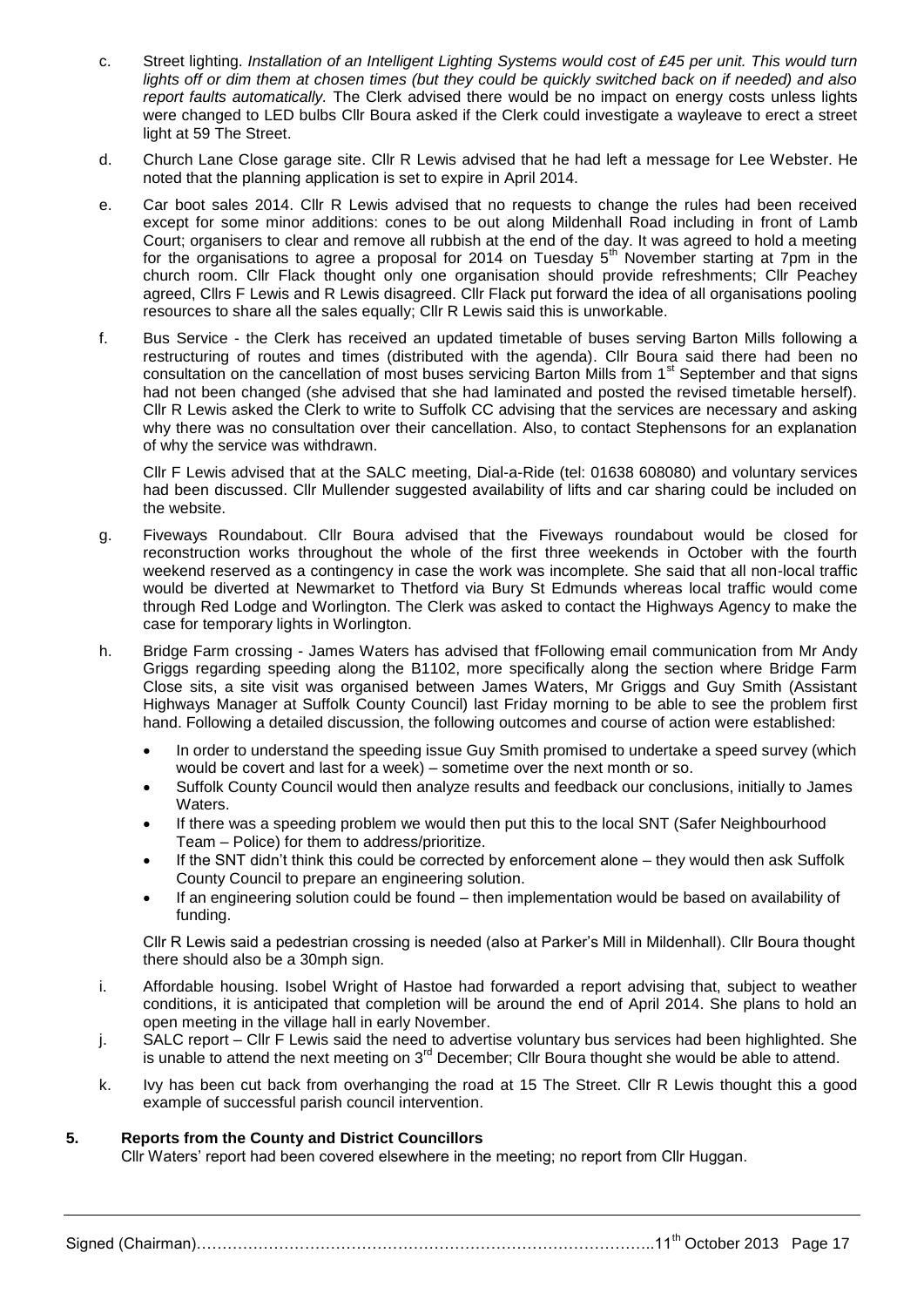## **6. Finance - Standard Payments for approval (inc. VAT)**

- a. £560.00 J Bercovici (clerk's net salary, July/August 2013) chq. 1251
- b. £140.00 HMRC (PAYE, July/August 2013) chq. 1252 (re. April to June)
- c. £27.72 J Bercovici (clerk's expenses July/August 2013) chq. 1251

Cllr Boura proposed agreeing the standard payments: all in favour

## **Special payments for approval (inc. VAT)**

- d. £240.00 BDO (Audit) chq. 1253
- e. £67.50 BMVH (hall hire: April-June) chq. 1254
- f. £1858.00 Mark Harrod (football goals purchased) chq. 1250
- g. £221.70 Inkjets & Toners (inks) chq. 1251
- h. £300.00 OPGS (grass cutting, June/July) chq. 1255
- i. £510.00 SP Landscapes (tree works, Grange Lane) chq. 1256
- j. £34.28 Signature Signs (car park signs) chq. 1251
- k. £636.40 Suffolk ACRE (insurance) chq. 1251

Cllr F Lewis proposed agreeing the special payments: all in favour

#### **Finance – other**

Cllr Boura said the Parish Forum meeting had recommended that parishes hold in reserve the pre-set cost of elections which would be around £1700 for Barton Mills. This should be included in the 2014/15 budget.

## **7. Planning.**

Note - *ITALICS: Parish Council comments passed to Forest Heath DC.* **Bold: Forest Heath DC decision**

#### **General and for consideration:**

- a. F/2013/0416/HOU/BH 22 The Street erection of car port and creation of additional vehicular access. *Cllr Peachey proposed no objections: all in favour.*
- b. F/2013/0417/FUL/SD Walnut Tree Farm, Bell Lane Re-submission of planning application F/2013/0224/FUL - Conversion of barn to form new dwelling and erection of extension to rear (following demolition of large storage building to rear) and creation of new vehicular access (Departure from the Development Plan). Cllrs R Lewis, F Lewis and Mullender left the meeting for this item. *Cllr Boura proposed no objection to the principle of this application as it would preserve an existing building: two to one in favour. She then proposed to comment that the south elevation gable end should be preserved intact with roof lights providing natural light rather than the proposed gable end windows: this was agreed.*

## **Awaiting Forest Heath decisions and pending appeals.**

#### **Forest Heath Decisions**

- c. F/2013/0241/ADI Esso Service Station, Fiveways display of an internally illuminated free-standing price sign. *Cllr Boura proposed no objections: all in favour.* **APPROVED with conditions**
- d. F/2013/0275/HOU 32 Church Lane removal of existing conservatory and construction of single story rear extension. *Cllr Boura proposed no objections: all in favour.* **APPROVED with conditions**
- e. F/2013/0224/FUL/SD Walnut Tree Farm conversion of barn and stores to create a dwelling, including single storey front and rear extensions (Departure from the Development Plan). *Cllrs F Lewis, R Lewis and Mullender declared prejudicial interests. Cllr Boura proposed objecting as it is outside the development line and out of scale (over-development of the site): all in favour.* **WITHDRAWN**

## **Planning – other**

Fiveways Development – Cllr Boura said that some of her earlier concerns about the proposed changes did not apply when the plans were viewed and that the developer had contacted her via the Clerk and clarified the position to her satisfaction.

## **8. Any other business (with consent of the Chairman)**

- a. Car park signs. The Clerk had purchased two signs. Cllr F Lewis said they need to be positioned high, above car level. Cllr Boura offered to undertake this. Cllr Flack said people didn't know where to park on the field. Cllr R Lewis asked the Clerk to write to the football club to encourage players and supporters to use the field, entering by the Jubilee gates. Cllr Mullender said cones must be used.
- b. Hedges across footpaths. Cllr Peachey had received complaints concerning properties on Bell Lane, Newmarket Road and Mildenhall Road at Hassall's Corner. The Clerk said he would put something in the Barton Miller about this.
- c. Potholes at Hassall's Corner. Cllr Boura asked the Clerk to contact Suffolk CC.
- d. Remembrance Day. Cllr F Lewis gave advance notice of this, proposing that the Parish Council provides refreshments as in recent years. Cllr Peachey said he would organise the wreaths.